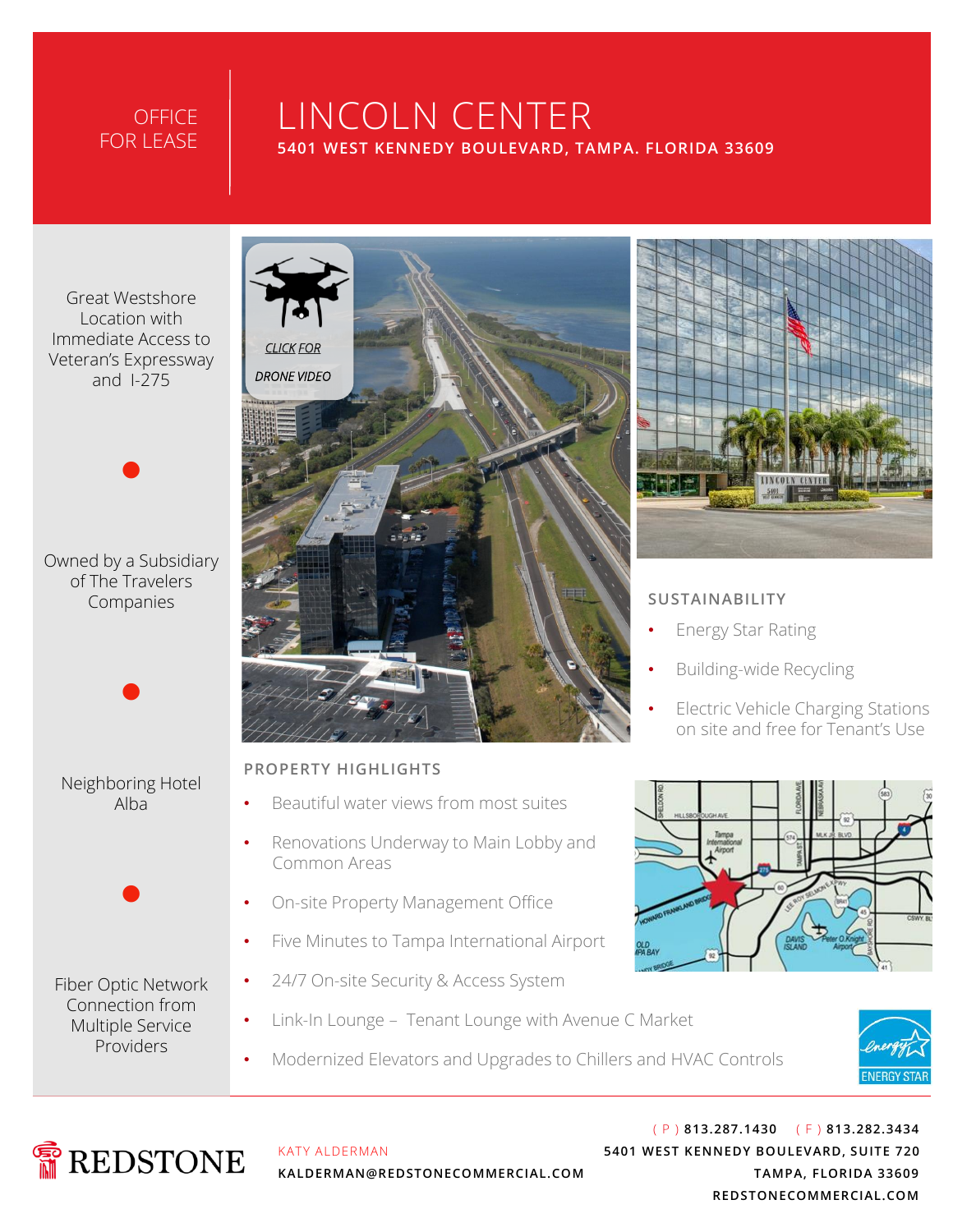## **OFFICE** FOR LEASE

# LINCOLN CENTER

**5401 WEST KENNEDY BOULEVARD, TAMPA. FLORIDA 33609** 

Arteries Providing

|                                           | <b>Suite</b>                                                          | <b>Available RSF</b> | <b>Available</b>             | <b>Suite</b> | <b>Available RSF</b> | <b>Available</b> |  |  |
|-------------------------------------------|-----------------------------------------------------------------------|----------------------|------------------------------|--------------|----------------------|------------------|--|--|
| Central to<br>Professional Labor<br>Force | 130                                                                   | 2,665 RSF            | Immediate                    | 650          | 8,612 RSF            | Immediate        |  |  |
|                                           | 280                                                                   | 1,197 RSF            | Immediate                    | 751          | 2,380 RSF            | 6/1/2022         |  |  |
|                                           | $350*$                                                                | 12,474 RSF           | Immediate                    | 1020         | 1,756 RSF            | Immediate        |  |  |
|                                           | 410                                                                   | 1,362 RSF            | Immediate                    |              |                      |                  |  |  |
| Minutes to<br>Downtown Tampa              | * Potentially Divisible<br>Suite 130: 2665 RSF<br><b>Suite</b><br>130 |                      |                              |              |                      |                  |  |  |
| Immediate Access<br>to Major Traffic      |                                                                       | Suite 220: 4,150 RSF | IB 69<br><b>Suite</b><br>280 | ⊠╠           |                      |                  |  |  |

**Suite 350**: 12,474 RSF



All information has been obtained from reliable sources. Redstone Commercial and their representatives make no guarantees as to the accuracy of the information contained herein.



KATY ALDERMAN

( P ) **813.287.1430** ( F ) **813.282.3434 5401 WEST KENNEDY BOULEVARD, SUITE 720 TAMPA, FLORIDA 33609 REDSTONECOMMERCIAL.COM**

**KALDERMAN@REDSTONECOMMERCIAL.COM**